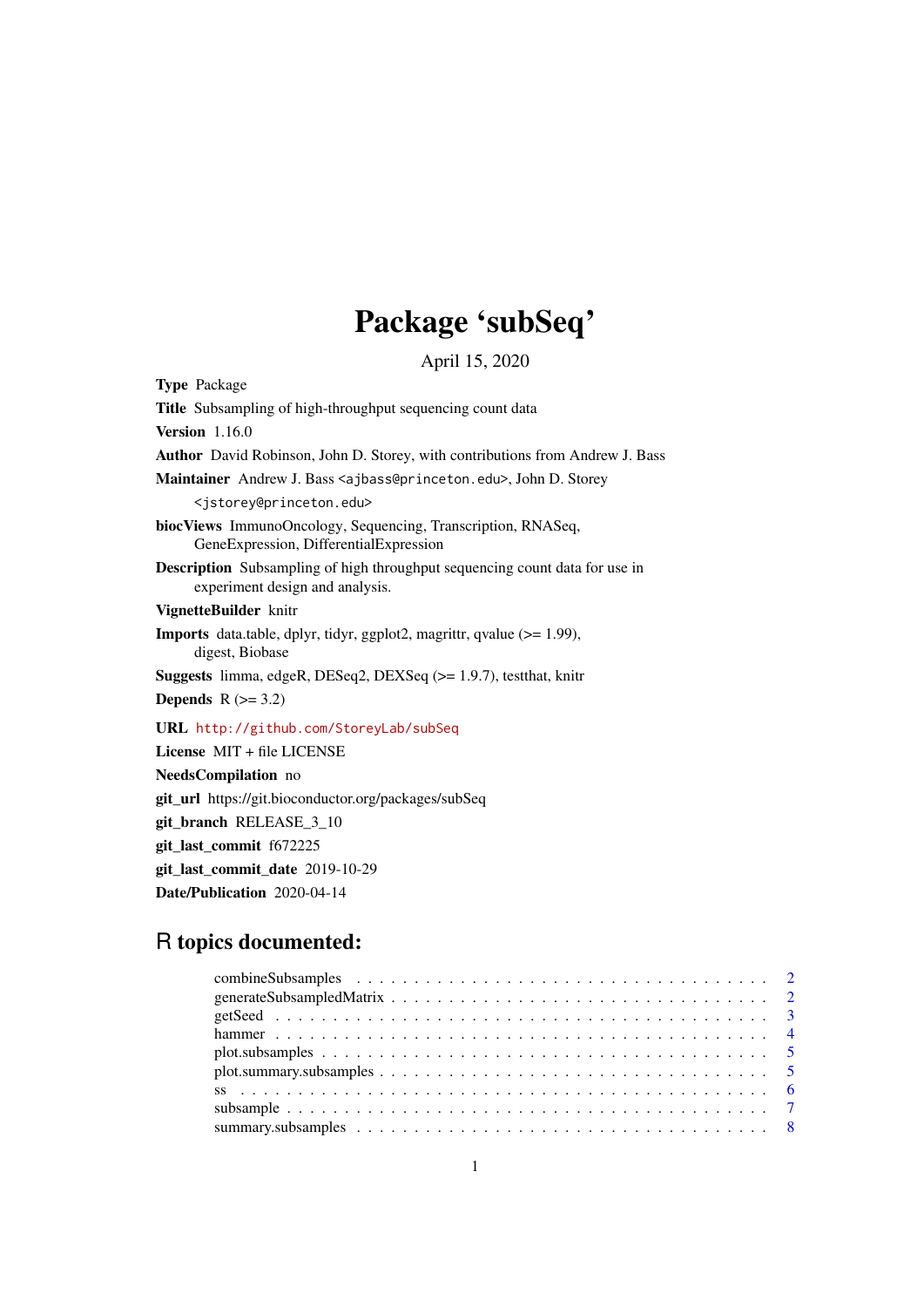#### <span id="page-1-0"></span> $\blacksquare$

combineSubsamples *combine multiple subsamples objects*

# Description

Given two or more subsamples objects, combine them into one larger object, on which we can perform all the usual analyses and plots.

# Usage

```
combineSubsamples(...)
```
#### Arguments

... Two or more subsamples objects

#### Details

If there are columns in some subsamples objects that are not in others, the missing values will be filled with NA

#### Value

subSeq object

# Examples

# see ?subsample to see how ss is generated data(ss)

# combine multiple subsampling objects (in this example they happen to be the same object) ss\_new <- combineSubsamples(ss, ss)

generateSubsampledMatrix

*Generate the read matrix corresponding to a particular level*

# Description

Generate a subsampled matrix from an original count matrix. This can be used to perform read subsampling analyses, (though generally the subsample function is recommended).

It is also useful for reproducing the results of an earlier run (see Details).

# Usage

```
generateSubsampledMatrix(counts, proportion, seed, replication = 1)
```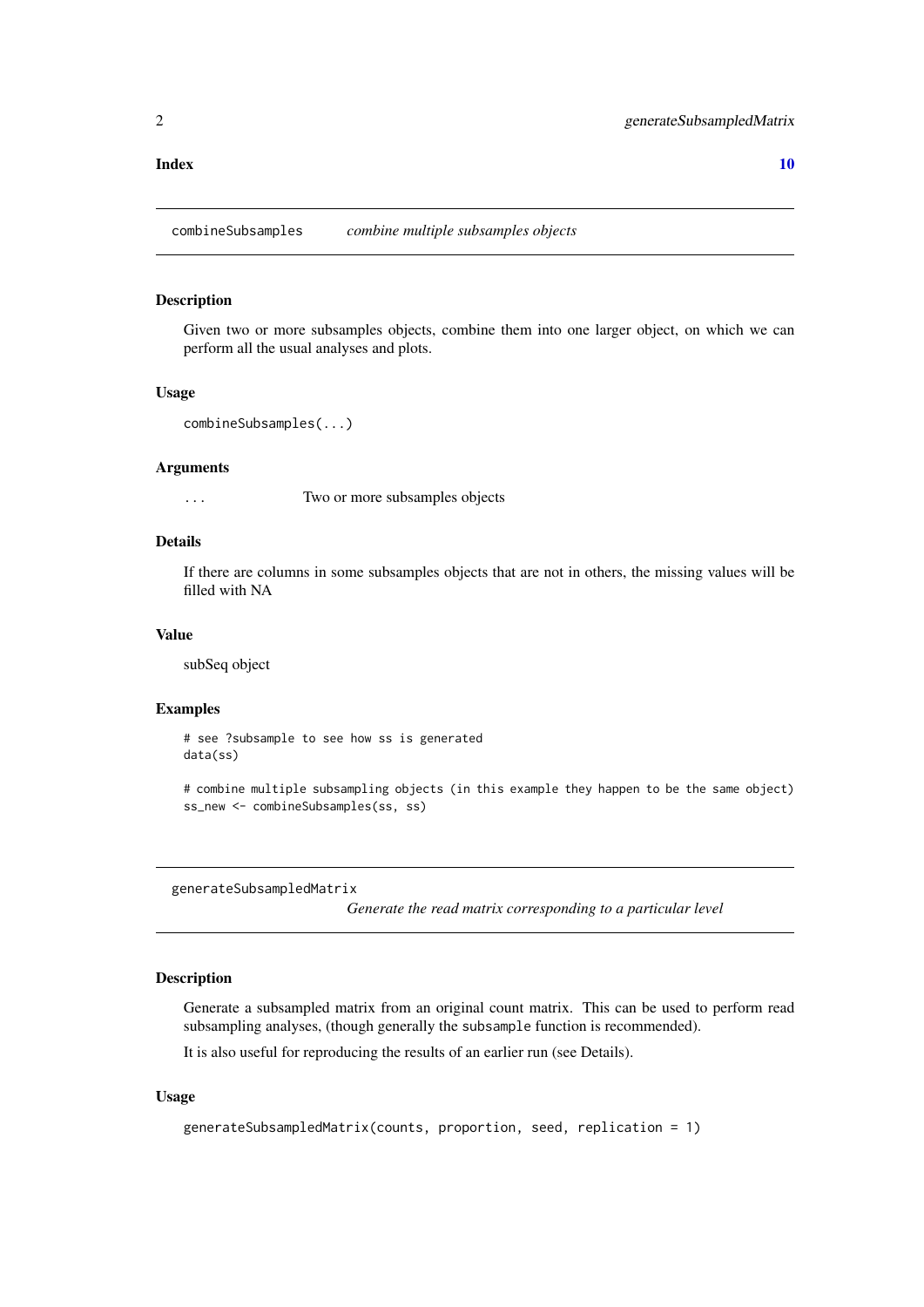#### <span id="page-2-0"></span>getSeed 3

#### Arguments

| counts      | Original matrix of read counts                                                                                                    |
|-------------|-----------------------------------------------------------------------------------------------------------------------------------|
| proportion  | The specific proportion to subsample                                                                                              |
| seed        | A subsampling seed, which can be extracted from a subsamples or summary.subsamples<br>object. If not given, doesn't set the seed. |
| replication | Replicate number: allows performing multiple deterministic replications at a<br>given subsampling proportion                      |

# Details

A subsamples object, or a summary.subsamples object, does not contain the subsampled count matrix at each depth (as it would take too much space and is rarely used). However, as it saves the random seed used to generate the count matrix, the count matrix at any depth can be retrieved. This can be done for a subsamples object ss by retrieving the seed with getSeed(ss). When given along with the original counts, the proportion, and the replication number (if more than one subsampling was done at each proportion) this produces the same matrix as was used in the analysis.

The seed is calculated deterministically using an md5 hash of three combined values: the global seed used for the subsampling object, the subsampling proportion, and the replication # for that proportion.

# Value

subsamples matrix at specified subsampling proportion

subm.1 = generateSubsampledMatrix(hammer.counts, .1, seed)

#### Examples

```
data(hammer)
```

```
hammer.counts = Biobase::exprs(hammer)[, 1:4]
hammer.design = Biobase::pData(hammer)[1:4, ]
hammer.counts = hammer.counts[rowSums(hammer.counts) >= 5, ]
ss = subsample(hammer.counts, c(.01, .1, 1), treatment=hammer.design$protocol,
                 method=c("edgeR", "DESeq2", "voomLimma"))
seed = getSeed(ss)
# generate the matrices used at each subsample
subm.01 = generateSubsampledMatrix(hammer.counts, .01, seed)
```
getSeed *Extract the global random seed from a subsamples object*

#### **Description**

A subsamples object, or a summary.subsamples object, does not contain the subsampled count matrix at each depth (as it would take too much space and is rarely used). However, as it saves the random seed used to generate the count matrix, the count matrix at any depth can be retrieved. This can be done for a subsamples object ss by retrieving the seed with getSeed(ss). If this seed is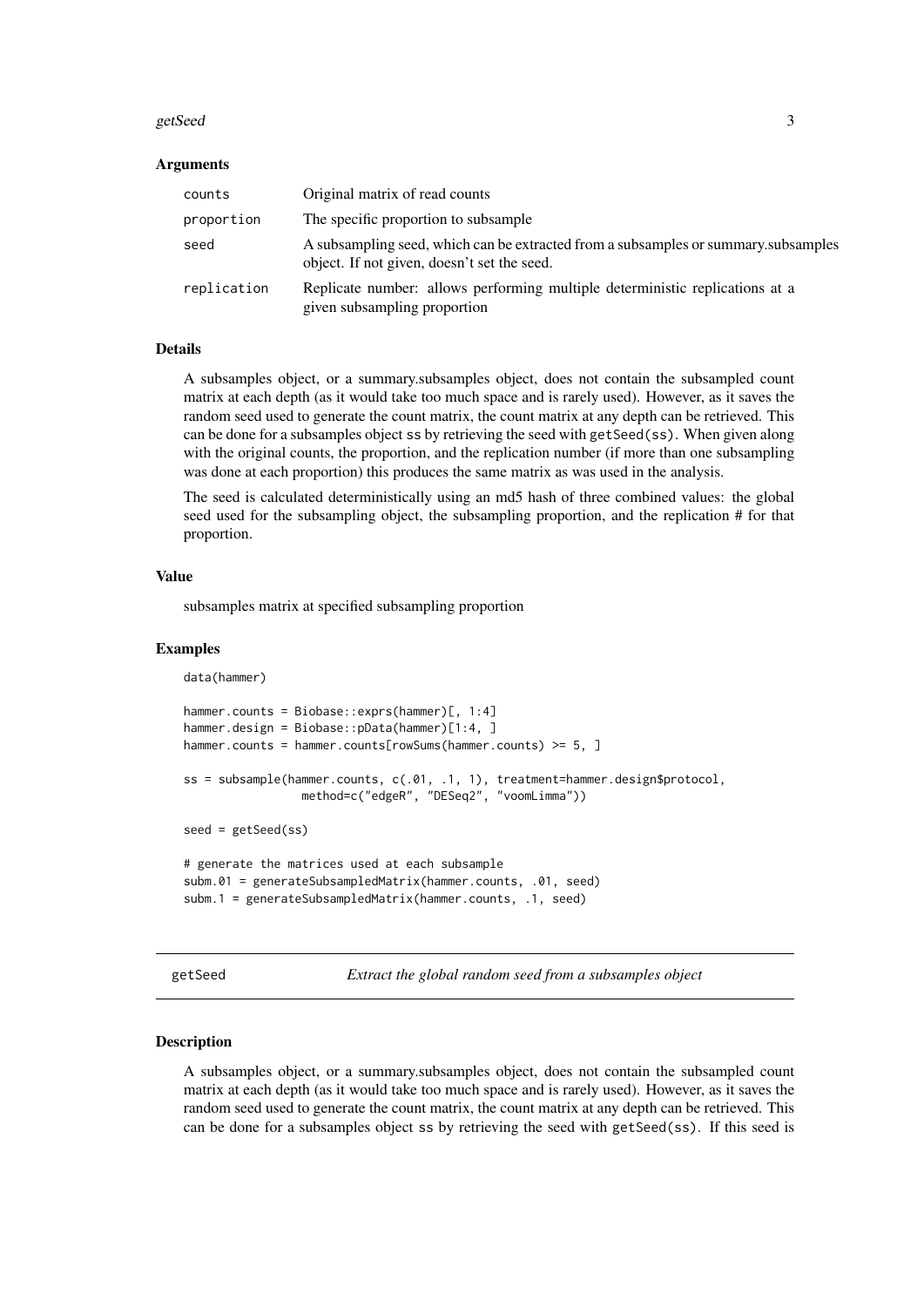provided to the subsample function, then the same matrices will be generated when the proportion is the same.

This is useful for adding additional methods or subsampling depths to an existing subsamples object (after which they can be combined with combineSubsamples).

#### Usage

getSeed(ss)

#### Arguments

ss A subsamples object, returned from the subsample function, or a summary of that object

# Value

get seed of subSeq object

#### Examples

```
data(hammer)
```
seed = getSeed(ss)

```
hammer.counts = Biobase::exprs(hammer)[, 1:4]
hammer.design = Biobase::pData(hammer)[1:4, ]
hammer.counts = hammer.counts[rowSums(hammer.counts) >= 5, ]
ss = subsample(hammer.counts, c(.01, .1, 1), treatment=hammer.design$protocol,
                 method=c("edgeR", "DESeq2", "voomLimma"))
```
<span id="page-3-1"></span>

hammer *ExpressionSet results from Hammer et al 2010*

#### Description

An ExpressionSet containing the results of the Hammer et al 2010 RNA-Seq study on the nervous system of rats (Hammer et al 2010). This dataset is used in the examples and vignette for the subSeq package.

This was downloaded from the ReCount database of analysis-ready RNA-Seq datasets (Frazee et al 2011).

Hammer, P., Banck, M. S., Amberg, R., Wang, C., Petznick, G., Luo, S., Khrebtukova, I., Schroth, G. P., Beyerlein, P., and Beutler, A. S. (2010). mRNA-seq with agnostic splice site discovery for nervous system transcriptomics tested in chronic pain. Genome research, 20(6), 847-860. http://www.ncbi.nlm.nih.gov/pmc/articles/PMC2877581/

Frazee, A. C., Langmead, B., and Leek, J. T. (2011). ReCount: a multi-experiment resource of analysis-ready RNA-seq gene count datasets. BMC Bioinformatics, 12, 449. http://bowtiebio.sourceforge.net/recount/

<span id="page-3-0"></span>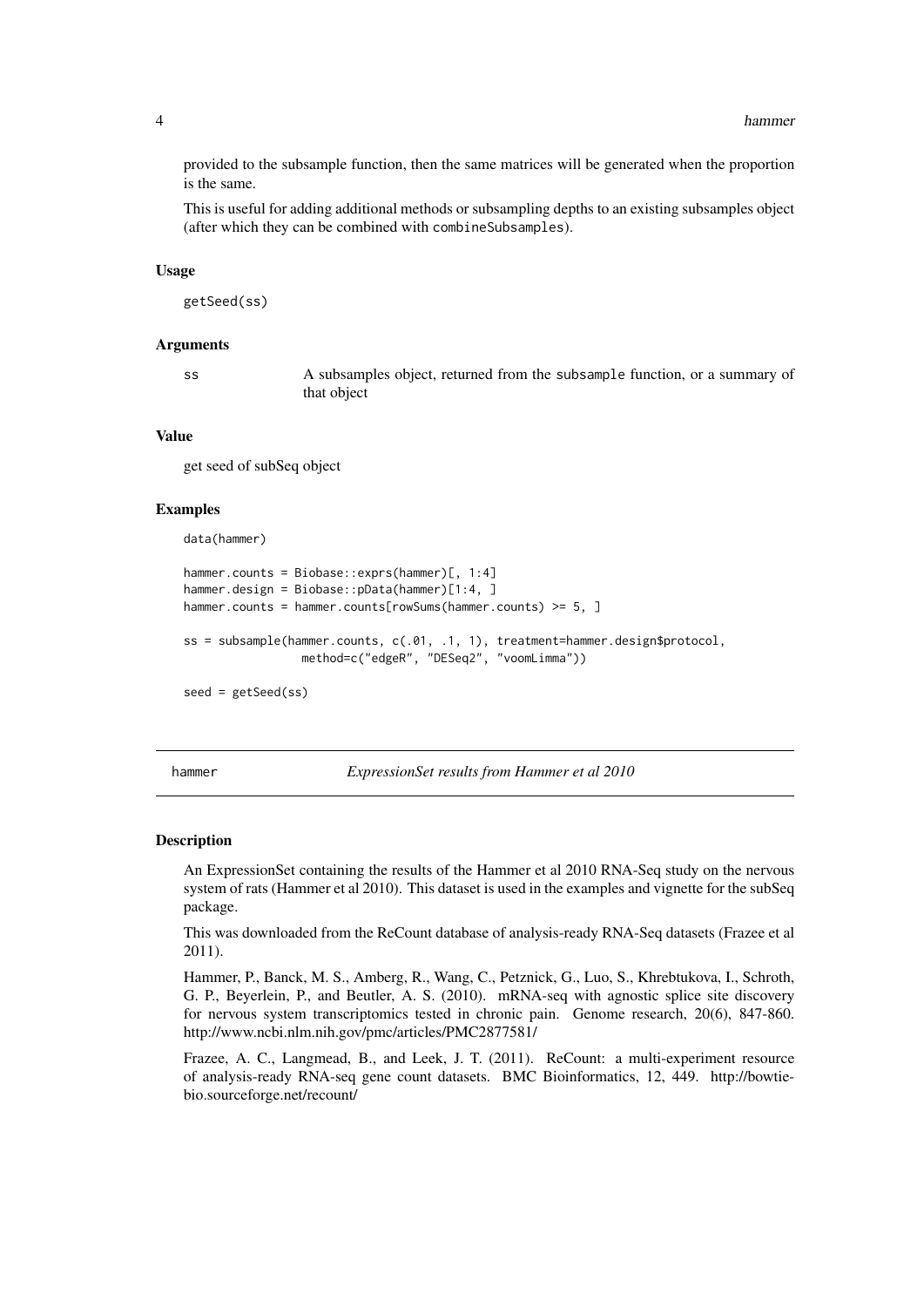<span id="page-4-0"></span>plot.subsamples *plot metrics as a function of subsampled read depth*

#### Description

Plot the number of genes found significant, the Spearman correlation of the effect size estimates with the full experiment, and the empirical false discovery rate as a function of the subsampled read depth. This determines whether these metrics saturate, which indicates that the experiment has an appropriate sequencing depth.

#### Usage

```
## S3 method for class 'subsamples'
plot(x, \ldots)
```
#### Arguments

|          | a subsamples object                                |
|----------|----------------------------------------------------|
| $\cdots$ | further arguments passed to or from other methods. |

# Details

This is an alias for the [plot.summary.subsamples](#page-4-1) function, so that plotting can be done directly on the subsamples object. We recommend using summary(ss) first, so that the summary operation does not have to be performed each time the figure is plotted, and so the summary object can be examined on its own.

#### Value

plot a subSeq object

#### Examples

```
if (interactive()) {
# import the subsampling object (see ?subsample to see how ss is created)
data(ss)
# plot subsample object
plot(ss)
}
```
<span id="page-4-1"></span>plot.summary.subsamples

*plot metrics as a function of subsampled read depth*

# Description

Plot the number of genes found significant, the Spearman correlation of the effect size estimates with the full experiment, and the empirical false discovery rate as a function of the subsampled read depth. This determines whether these metrics saturate, which indicates that the experiment has an appropriate sequencing depth.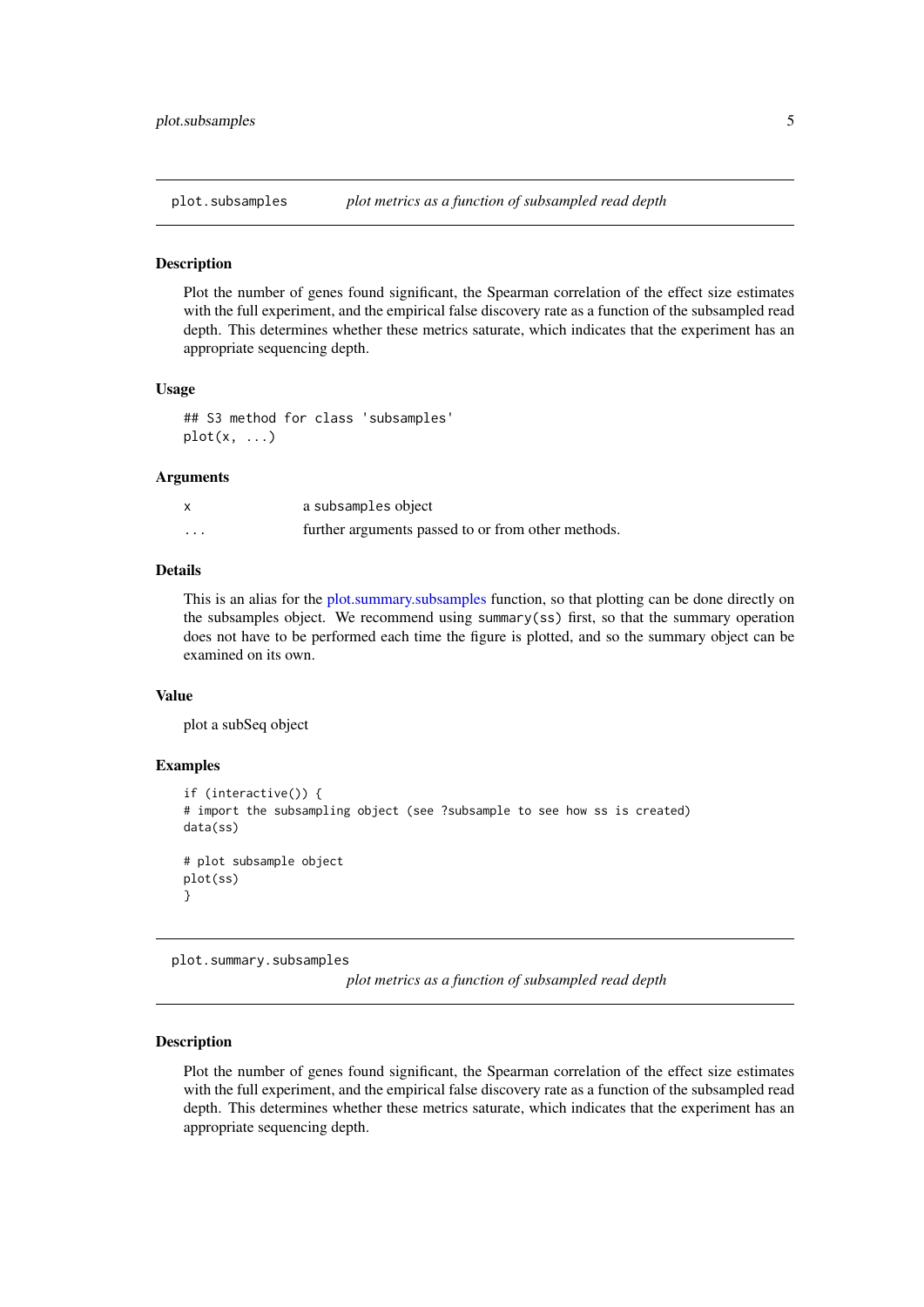# <span id="page-5-0"></span>Usage

```
## S3 method for class 'summary.subsamples'
plot(x, \ldots)
```
# Arguments

|          | a summary.subsamples object                        |
|----------|----------------------------------------------------|
| $\cdots$ | further arguments passed to or from other methods. |

# Value

see description

#### Examples

```
if (interactive()) {
  # import the subsampling object (see ?subsample to see how ss is created)
  data(ss)
  # summarise object
  ss <- summary(ss)
  # plot
 plot(ss)
}
```
#### ss *Subsampling results using the hammer dataset*

# Description

The subsample object ss is the result from applying the [subsample](#page-6-1) function to the [hammer](#page-3-1) data set. The hypothesis test was a simple two-sample comparison (control vs. L5 SNL). Voom, DESeq2 and edgeR were used to test for differential expression at three different subsampling proportions: 0.01, 0.1 and 1. Genes with less than 5 counts across all replicates were filtered. For more details on how the object was generated, please see the [subsample](#page-6-1) function.

The subsample object can then be used to determine whether an experiment has adequate read depth (see [plot](#page-0-0) and [summary](#page-0-0) functions).

Hammer, P., Banck, M. S., Amberg, R., Wang, C., Petznick, G., Luo, S., Khrebtukova, I., Schroth, G. P., Beyerlein, P., and Beutler, A. S. (2010). mRNA-seq with agnostic splice site discovery for nervous system transcriptomics tested in chronic pain. Genome research, 20(6), 847-860. http://www.ncbi.nlm.nih.gov/pmc/articles/PMC2877581/

Frazee, A. C., Langmead, B., and Leek, J. T. (2011). ReCount: a multi-experiment resource of analysis-ready RNA-seq gene count datasets. BMC Bioinformatics, 12, 449. http://bowtiebio.sourceforge.net/recount/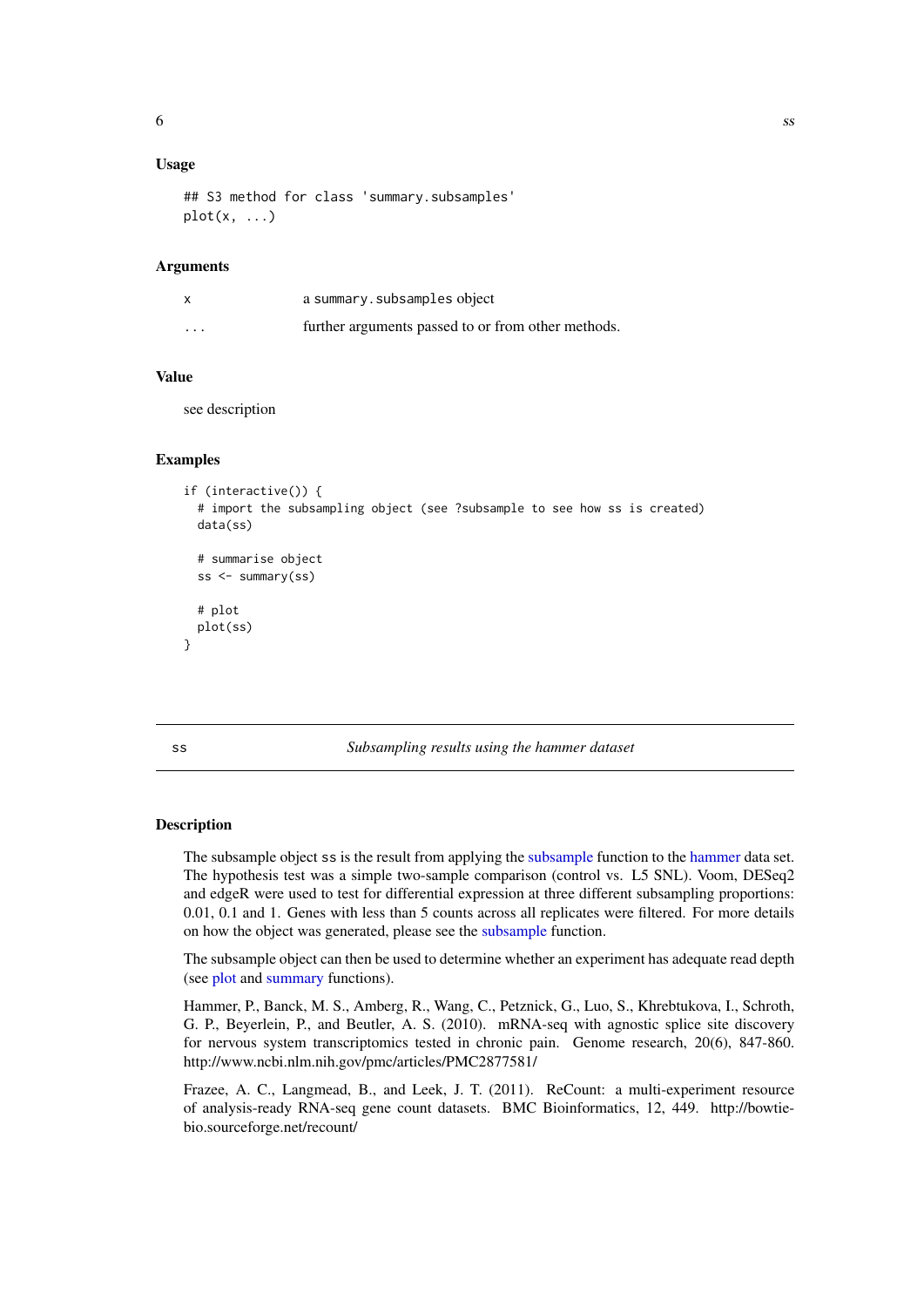#### <span id="page-6-0"></span>subsample 7 and 7 and 7 and 7 and 7 and 7 and 7 and 7 and 7 and 7 and 7 and 7 and 7 and 7 and 7 and 7 and 7 and 7 and 7 and 7 and 7 and 7 and 7 and 7 and 7 and 7 and 7 and 7 and 7 and 7 and 7 and 7 and 7 and 7 and 7 and 7

## Examples

```
# import the subsampling object (see ?subsample to see how ss is created)
data(ss)
# summarise object
sum_ss <- summary(ss)
#plot
if (interactive()) {
 plot(ss)
}
```
<span id="page-6-1"></span>

subsample *Subsample reads and perform statistical testing on each sample*

#### Description

Perform subsampling at multiple proportions on a matrix of count data representing mapped reads across multiple samples in many genes. For each sample, perform some statistical operations.

# Usage

```
subsample(counts, proportions, method = "edgeR", replications = 1,
  seed = NULL, qvalues = TRUE, env = parent.frame(), \dots)
```
# Arguments

| counts       | Matrix of unnormalized counts                                                                                 |
|--------------|---------------------------------------------------------------------------------------------------------------|
| proportions  | Vector of subsampling proportions in $(0, 1]$                                                                 |
| method       | One or more methods to be performed at each subsample, such as edgeR or<br>DESeq (see Details)                |
| replications | Number of replications to perform at each depth                                                               |
| seed         | An initial seed, which will be stored in the output so that any individual simula-<br>tion can be reproduced. |
| gvalues      | Whether q-values should be calculated for multiple hypothesis test correction at<br>each subsample.           |
| env          | Environment in which to find evaluate additional hander functions that are given<br>by name                   |
| $\ddotsc$    | Other arguments given to the handler, such as treatment                                                       |

#### Details

Method represents the name of a handler function, which can be custom-written by the user.

If a gene has a count of 0 at a particular depth, we set the p-value to 1 and the coefficient to 0 to stay consistent between programs. If the gene has a count that is not 0 but the p-value is NA, we set the p-value to 1 but keep the estimated coefficient.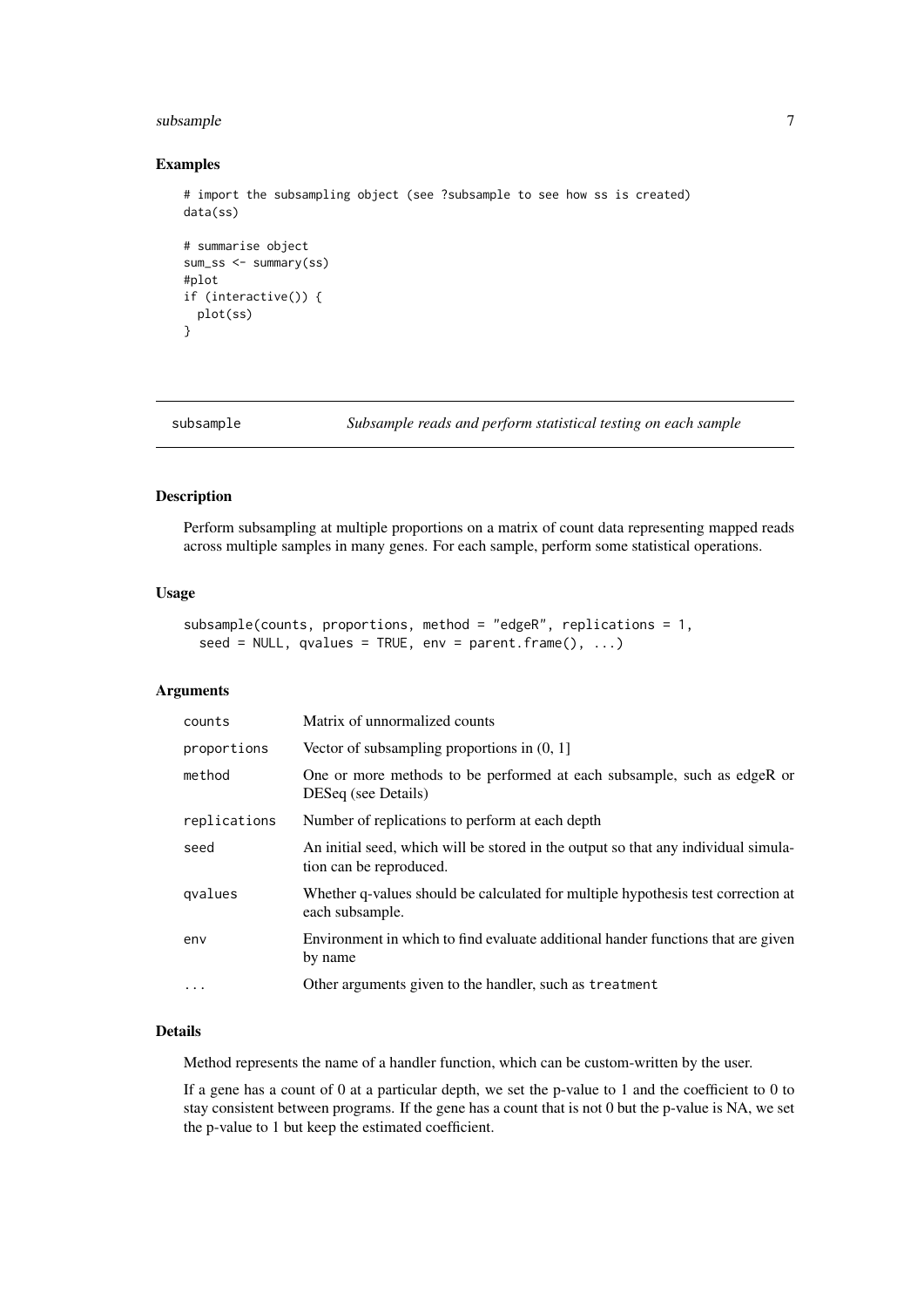# Value

A subsample S3 object, which is a data.table containing

| pvalue      | A p-value calculated for each gene by the handler                                |
|-------------|----------------------------------------------------------------------------------|
| coefficient | An effect size (usually log fold change) calculated for each gene by the handler |
| ID          | gene ID                                                                          |
| count       | the number of reads to this specific gene in this subsample                      |
| depth       | the overall sequencing depth of this subsample                                   |
| method      | the method used (the name of the handler)                                        |

# Examples

data(hammer)

```
hammer.counts = Biobase::exprs(hammer)[, 1:4]
hammer.design = Biobase::pData(hammer)[1:4, ]
hammer.counts = hammer.counts[rowSums(hammer.counts) >= 5, ]
ss = subsample(hammer.counts, c(.01, .1, 1), treatment=hammer.design$protocol,
                 method=c("edgeR", "DESeq2", "voomLimma"))
```

| summary.subsamples | calculate summary statistics for each subsampled depth in a subsam- |
|--------------------|---------------------------------------------------------------------|
|                    | ples object                                                         |

# Description

Given a subsamples object, calculate a metric for each depth that summarizes the power, the specificity, and the accuracy of the effect size estimates at that depth.

# Usage

```
## S3 method for class 'subsamples'
summary(object, oracle = NULL, FDR.level = 0.05,
 average = FALSE, p.addjust.method = "qvalue", ...)
```
# Arguments

| object          | a subsamples object                                                                                                                                    |
|-----------------|--------------------------------------------------------------------------------------------------------------------------------------------------------|
| oracle          | a subsamples object of one depth showing what each depth should be compared<br>to; if NULL, each will be compared to the highest depth                 |
| FDR. level      | A false discovery rate used to calculate the number of genes found significant at<br>each level                                                        |
| average         | If TRUE, averages over replications at each method+depth combination before<br>returning                                                               |
| p.adjust.method |                                                                                                                                                        |
|                 | Method to correct p-values in order to determine significance. By default "qvalue",<br>but can also be given any method that can be given to p.adjust. |
| $\cdot$         | further arguments passed to or from other methods.                                                                                                     |
|                 |                                                                                                                                                        |

<span id="page-7-0"></span>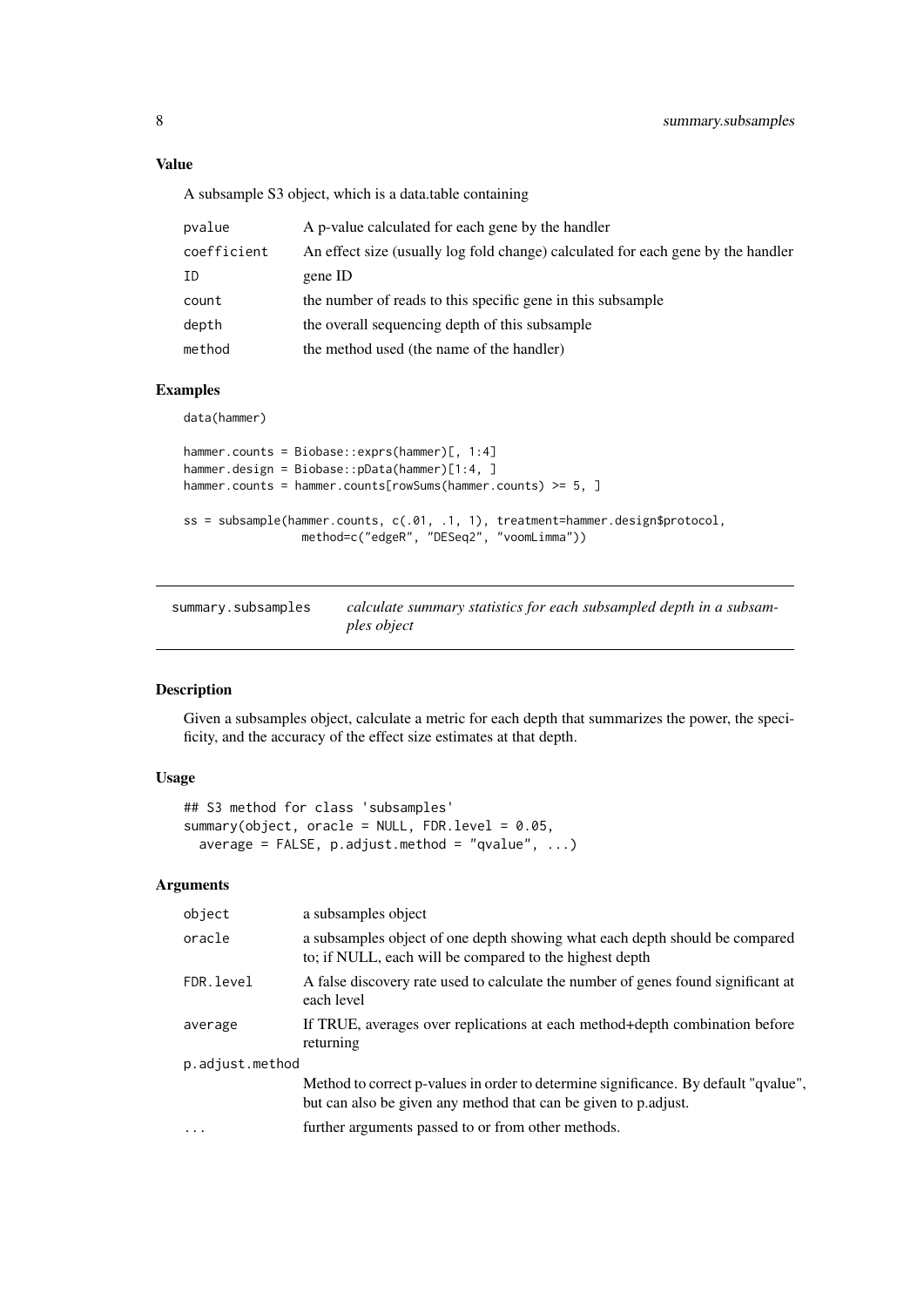# Details

To perform these calculations, one must compare each depth to an "oracle" depth, which, if not given explicitly, is assumed to be the highest subsampling depth. This thus summarizes how closely each agrees with the full experiment: if very low-depth subsamples still agree, it means that the depth is high enough that the depth does not make a strong qualitative difference.

The concordance correlation coefficient is described in Lin 1989. Its advantage over the Pearson is that it takes into account not only whether the coefficients compared to the oracle close to a straight line, but whether that line is close to the  $x = y$  line.

Note that selecting average=TRUE averages the depths of the replicates (as two subsamplings with identical proportions may have different depths by chance). This may lead to depths that are not integers.

#### Value

A summary object, which is a data.table with one row for each subsampling depth, containing the metrics

| significant | number of genes found significant at the given FDR                                                                                                       |
|-------------|----------------------------------------------------------------------------------------------------------------------------------------------------------|
| pearson     | Pearson correlation of the coefficient estimates with the oracle                                                                                         |
| spearman    | Spearman correlation of the coefficient estimates with the oracle                                                                                        |
| concordance | Concordance correlation of the coefficient estimates with the oracle                                                                                     |
| <b>MSE</b>  | mean squared error between the coefficient estimates and the oracle                                                                                      |
| estFDP      | estimated FDP: the estimated false discovery proportion, as calculated from the<br>average oracle local FDR within genes found significant at this depth |
| rFDP        | relative FDP: the proportion of genes found significant at this depth that were<br>not found significant in the oracle                                   |
| percent     | the percentage of genes found significant in the oracle that were found signifi-<br>cant at this depth                                                   |
|             |                                                                                                                                                          |

#### References

Lawrence I-Kuei Lin (March 1989). "A concordance correlation coefficient to evaluate reproducibility". Biometrics (International Biometric Society) 45 (1): 255-268.

#### Examples

```
# see subsample function to see how ss is generated
data(ss)
# summarise subsample object
ss.summary = summary(ss)
```